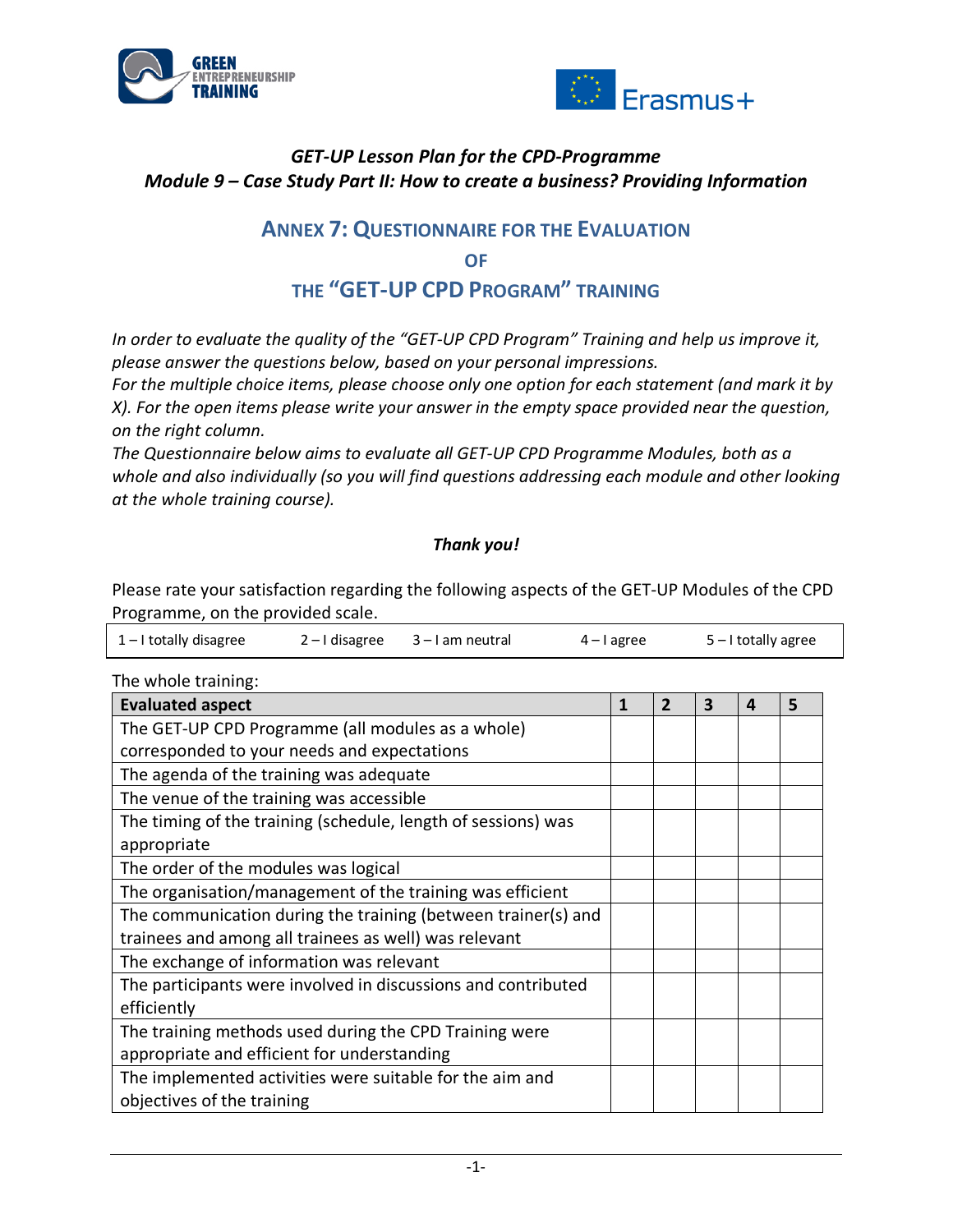



#### Module 1: Introduction to the GET-UP Curriculum

| <b>Evaluated aspect</b>                                                    |  | З |  |
|----------------------------------------------------------------------------|--|---|--|
| The <b>content</b> was relevant for your needs of professional             |  |   |  |
| development in the targeted field                                          |  |   |  |
| The <b>duration</b> was adequate                                           |  |   |  |
| The <b>delivery method</b> (face-to-face) was adequate                     |  |   |  |
| The <i>explanations</i> and <i>support</i> provided by the trainer(s) were |  |   |  |
| clear and useful                                                           |  |   |  |
| The provided <i>materials/resources</i> were adequate and useful           |  |   |  |

#### Module 2: General introduction to Business Administration

| <b>Evaluated aspect</b>                                                    |  | 7 | З |  |
|----------------------------------------------------------------------------|--|---|---|--|
| The <b>content</b> was relevant for your needs of professional             |  |   |   |  |
| development in the targeted field                                          |  |   |   |  |
| The <b>duration</b> was adequate                                           |  |   |   |  |
| The <b>delivery method</b> (online) was adequate                           |  |   |   |  |
| The <i>explanations</i> and <i>support</i> provided by the trainer(s) were |  |   |   |  |
| clear and useful                                                           |  |   |   |  |
| The provided <i>materials/resources</i> were adequate and useful           |  |   |   |  |

#### Module 3: General Orientation in Entrepreneurship

| <b>Evaluated aspect</b>                                      |  | 7 | 3 |  |
|--------------------------------------------------------------|--|---|---|--|
| The content was relevant for your needs of professional      |  |   |   |  |
| development in the targeted field                            |  |   |   |  |
| The <b>duration</b> was adequate                             |  |   |   |  |
| The <b>delivery method</b> (online) was adequate             |  |   |   |  |
| The explanations and support provided by the trainer(s) were |  |   |   |  |
| clear and useful                                             |  |   |   |  |
| The provided support materials/resources were adequate and   |  |   |   |  |
| useful                                                       |  |   |   |  |

### Module 4: Orientation in the field of Green Economy

| <b>Evaluated aspect</b>                                      |  | - 7 | -3 |  |
|--------------------------------------------------------------|--|-----|----|--|
| The content was relevant for your needs of professional      |  |     |    |  |
| development in the targeted field                            |  |     |    |  |
| The <b>duration</b> was adequate                             |  |     |    |  |
| The <b>delivery method</b> (online) was adequate             |  |     |    |  |
| The explanations and support provided by the trainer(s) were |  |     |    |  |
| clear and useful                                             |  |     |    |  |
| The provided support materials/resources were adequate and   |  |     |    |  |
| useful                                                       |  |     |    |  |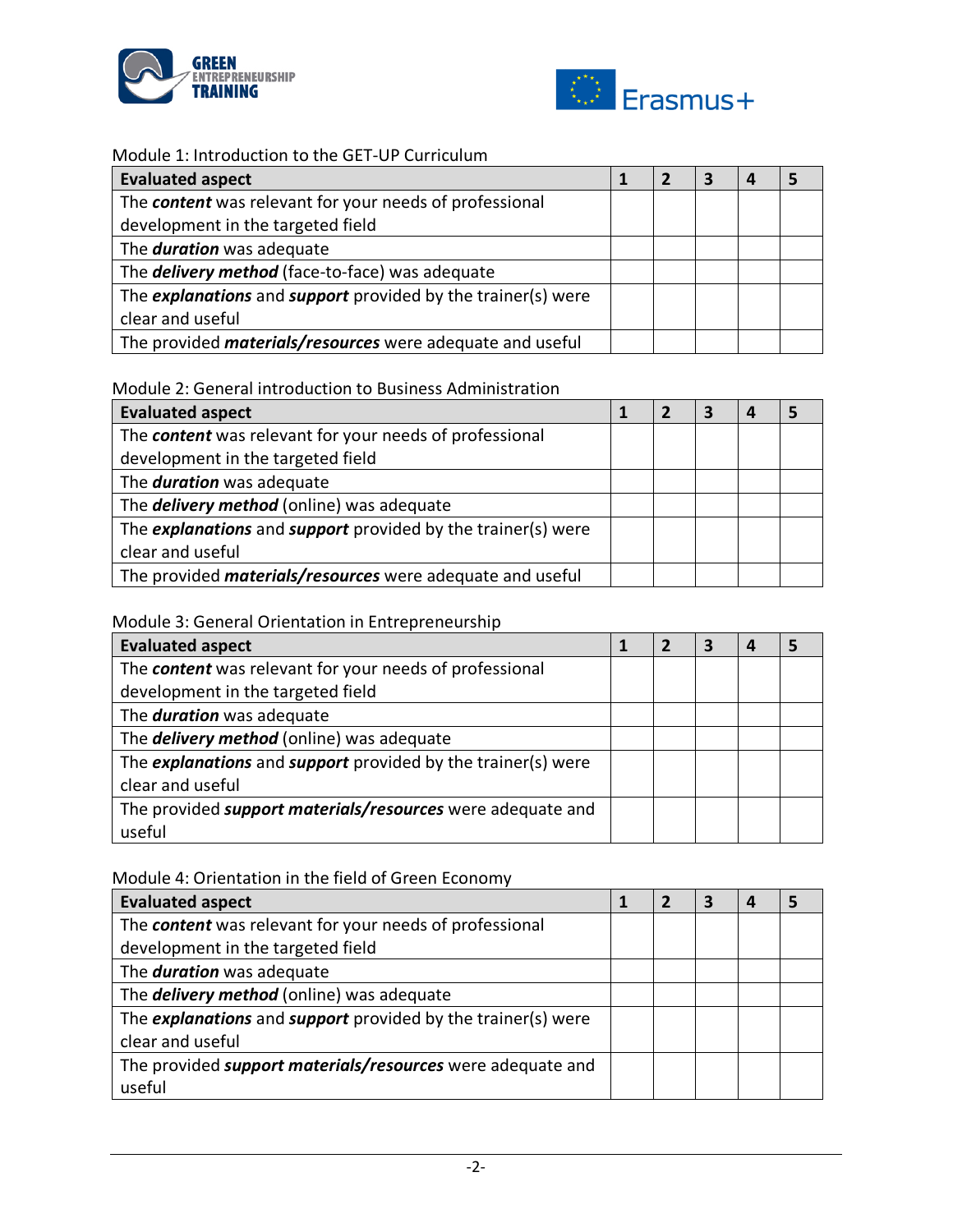



#### Module 5: Green Entrepreneurship

| <b>Evaluated aspect</b>                                                    |  | З |  |
|----------------------------------------------------------------------------|--|---|--|
| The <b>content</b> was relevant for your needs of professional             |  |   |  |
| development in the targeted field                                          |  |   |  |
| The <b>duration</b> was adequate                                           |  |   |  |
| The <b>delivery method</b> (face-to-face) was adequate                     |  |   |  |
| The <i>explanations</i> and <i>support</i> provided by the trainer(s) were |  |   |  |
| clear and useful                                                           |  |   |  |
| The provided <i>materials/resources</i> were adequate and useful           |  |   |  |

## Module 6: Teaching and Learning in Blended Learning Environments

| <b>Evaluated aspect</b>                                                    |  |  |  |
|----------------------------------------------------------------------------|--|--|--|
| The <b>content</b> was relevant for your needs of professional             |  |  |  |
| development in the targeted field                                          |  |  |  |
| The <b>duration</b> was adequate                                           |  |  |  |
| The <b>delivery method</b> (online) was adequate                           |  |  |  |
| The <i>explanations</i> and <i>support</i> provided by the trainer(s) were |  |  |  |
| clear and useful                                                           |  |  |  |
| The provided <i>materials/resources</i> were adequate and useful           |  |  |  |

## Module 7: Using the learning platform

| <b>Evaluated aspect</b>                                                    |  | 2 | 3 |  |
|----------------------------------------------------------------------------|--|---|---|--|
| The content was relevant for your needs of professional                    |  |   |   |  |
| development in the targeted field                                          |  |   |   |  |
| The <b>duration</b> was adequate                                           |  |   |   |  |
| The <b>delivery method</b> (online) was adequate                           |  |   |   |  |
| The <i>explanations</i> and <i>support</i> provided by the trainer(s) were |  |   |   |  |
| clear and useful                                                           |  |   |   |  |
| The provided support materials/resources were adequate and                 |  |   |   |  |
| useful                                                                     |  |   |   |  |

## Module 8: Case-Study Part I: Insight into the Online Observatory- Best practices

| <b>Evaluated aspect</b>                                          |  |  |  |
|------------------------------------------------------------------|--|--|--|
| The <b>content</b> was relevant for your needs of professional   |  |  |  |
| development in the targeted field                                |  |  |  |
| The <b>duration</b> was adequate                                 |  |  |  |
| The <b>delivery method</b> (face-to-face) was adequate           |  |  |  |
| The explanations and support provided by the trainer(s) were     |  |  |  |
| clear and useful                                                 |  |  |  |
| The provided <i>materials/resources</i> were adequate and useful |  |  |  |